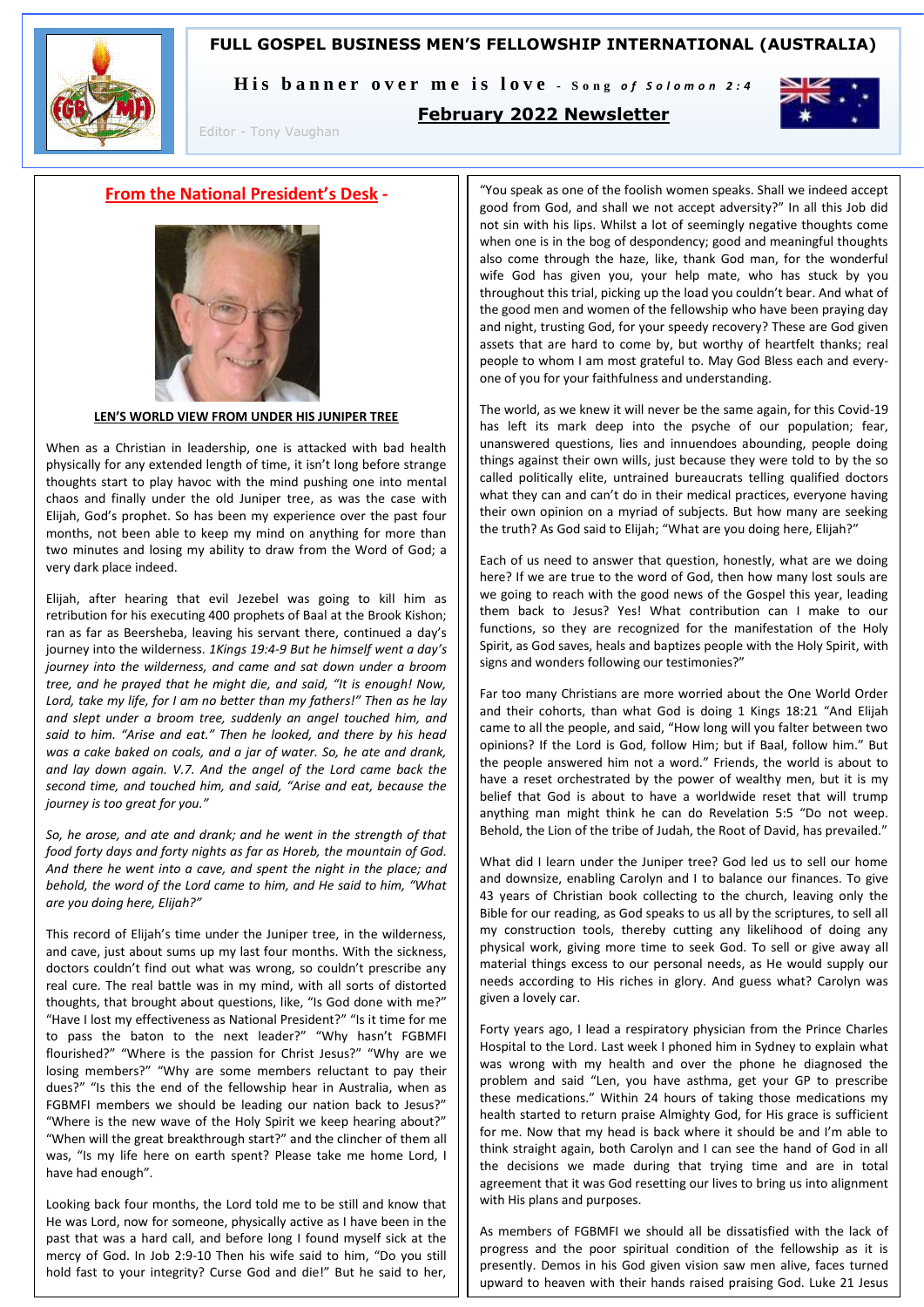said, "And there shall be signs in the sun, and in the moon, and in the stars; and upon the earth distress of nations, with perplexity; the sea and the waves roaring; men's hearts failing them for fear, and for looking after those things which are coming on the earth; for the power of heaven shall be shaken. And then shall they see the Son of Man coming in a cloud with power and great glory. And when these things begin to come to pass, then look up, and lift up your heads; for your redemption draws nigh. That will be the fulfillment of Demos's Vision; and that is what we as FGBMFI members should be working towards. Len.



#### **Written by Bob & Debby Gass**

### **HOW TO BE FRUITFUL**

#### 'The seeds...fell among...thorns.' Luke 8:14 NLT

Y*ou must eliminate the weeds.* In his famous parable of the sower, Jesus said the seed fell into four different kinds of soil. 'The seed that fell among thorns stands for those who hear, but as they go on their way they are choked by life's worries, riches and pleasures, and they do not mature' (Luke 8:14 NIV).

Notice, three varieties of 'weeds' can keep you from growing into spiritual maturity. (1) *Worry.* You become so preoccupied with every day cares that you take your eyes off Jesus. (2) *Riches.* Making money and buying things dominates your life so much that you don't have time for the Lord. (3) *Pleasure.* Pursuing 'the good life' can choke out your spiritual growth. It's okay to have a good time, but you need to protect your priorities.

When you have time to shop, go to the beach, play golf, or spend hours watching television yet you don't have time to read your Bible and pray, your priorities are out of balance. You say, 'I just don't have time to serve the Lord. I'm too busy. I don't have time to commit.' Then you are too busy!

You'd better do some weeding. Lots of things in life are not necessarily wrong; they are just not necessary. Maybe you need to cut back your schedule a little to remove the weeds. You have to tend your tomato plants, but you don't have to do anything to produce dandelions; they grow by themselves when you neglect your garden. Getting the idea? If the 'weeds' in your life are keeping you from bearing 'fruit', it's time to stop talking about it and take action.



### *A series of true stories compiled by John Wright – FGBMFI UK*

# **Totally Unscripted!**

Shopping in Waitrose, I passed an elegant lady of about sixty trying to choose between two packets of peaches. Totally unscripted, I paused, and I heard myself say with a charming smile, '*Madam, they are both quite delicious!*' She smiled as I swept on to choose some ripe Avocados.

Suddenly the Lady accosted me in return and said with a smile, '*They are all quite delicious!'* As she swept away, I called after her, *'May the Lord bless you and keep you'* Suddenly she was back, to announce that she was a Scottish Presbyterian. *'Have you been born again?'* 

I asked. She admitted she had not, so I gave her my testimony. How I was a thirty-two-year-old Church going graduate from the Harvard Business School with an E-type Jaguar chasing girls, only to meet God when, on my knees, I asked for His forgiveness, if He was there? Immediately I was filled with JOY. I had been born again! She left happily with a Voice magazine to help her to find the Way to Heaven.

# **The Messiah came to me in a Dream** *The testimony of Orthodox Jew Yonatan Perry.*

Yonatan turned away from God after his father died when the Rabbi was unable to offer any comfort. Then, on a bus, he was handed a card with *The Lord's Prayer.* He decided to pray the prayer and found that his body began to shake, and he was close to tears.

He was directed to a Messianic website, but when he discovered it was about Yeshua (Jesus), he rejected it as he did not want to be a 'Christian.' Then war broke out at Gaza, and he was called to the front line. On guard duty he bent down to tie his shoelace when a bullet brushed through his hair. He realised a 'higher power' had saved his life. Soon afterwards he had a dream when a man in a white robe held out his hand to him and said, '*Son, your sins are forgiven. Go from here.'* Then one day with his platoon he had a strange foreboding, '*we need to get out of the building immediately,'* so he led his men out*.* Six minutes later the building was hit by rockets and went up in flames.

He was severely traumatised by this and spent a year in a military hospital. But then Yonatan remembered his dream and started to read a New Testament. He was astonished to see how Jesus fulfilled the prophecies about the coming Messiah in his Tenach (Old Testament.) So, he asked Yeshua to help him, if He was indeed Messiah. He lay down and slept for 48 hours.

Then he told an incredulous Psychiatrist that Yeshua had healed him, confirmed by tests. So, he cried out to Yeshua, *'I am yours!*' Yonatan now works as a manager in a hospital and is a member of a Messianic congregation in Tel Aviv. Yeshua is alive and still heals the sick!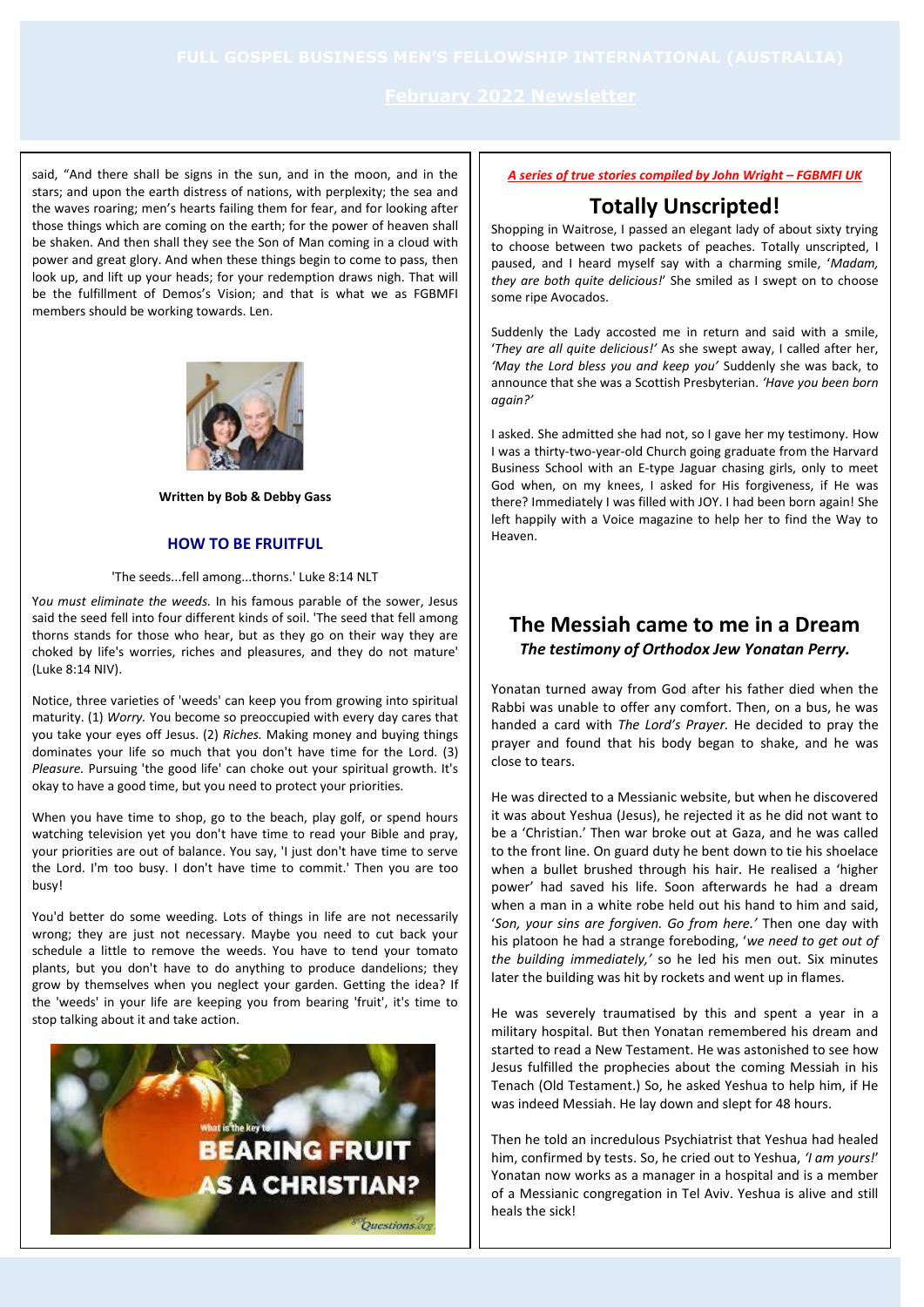# **Tongues and Interpretation gets people saved**

**From David Smethurst**

"Therefore, tongues are for a sign, not to those who believe but to unbelievers". 1 Corinthians 14:22

I had always puzzled over this verse of Scripture in the light of the apostle Paul's teaching in 1 Corinthians 14 of the speaking in tongues in church, which edifies the believer speaking in tongues but does nothing for the understanding of others in the church. He preferred to prophesy in the local language to edify the believers, and that also non-believers would be able understand what was being said as well.

One Sunday many years ago, I arrived late at the local church I was attending in Johannesburg, because I had preached at an early service at a local Anglican Church where I was conducting a mission. I sat near the back so as not to disturb as the service was already underway, but shortly after that, four well-dressed foreign visitors walked in looking for four seats together. There were none available except in the first row right in front of the pulpit.

A few minutes later the communion part of the service began, and ushers began to serve the communion emblems. The foreign visitors sitting in the front row were a little flustered not being familiar with the evangelical method of serving communion, but nevertheless participated. There was a respectful silence over the congregation at that time, and a lady we knew well, stood up and began to speak in tongues. It sounded like French, and I knew this lady could not speak French. I noticed the four foreign guests had looked at each other in surprise at this manifestation. Then a man on the other side of the congregation stood up and began to give the message of interpretation. The four guests in the front row looked at each in shock and surprise but waited respectfully for the lengthy interpretation to finish. Then the man who was obviously the leader of this foreign delegation stood up and asked the pastor if he could say something. The pastor being an amicable man told him to go ahead. The welldressed gentleman with a French accent, asked the lady where she had learned to speak "Ancient French" - a language that was not spoken publicly any longer, to which the lady said, "I can't even speak normal French let alone ancient French". The foreign gentleman said, with great

He then turned to the gentleman on the other side of the congregation, who had given the interpretation, and asked, "And where did you learn to speak Ancient French – because you gave an exact translation of what the lady said". The local church man also said, "I didn't know in the natural what the lady said. God gave me those words in my thoughts to speak out."

surprise, "That is incredible."

The foreign gentleman, obviously used to being in control, turned to the pastor and said, "May I have the microphone to say something to the congregation?"

The pastor obliged, and the man proceeded to say, "We are visitors from France attending a conference in Johannesburg and were looking for a Catholic Church to attend this morning in this area, and we lost our way. We saw your sign advertising a church service, so we decided to come in here. Obviously, this was God's will for us."

He proceeded to say, "I am a curator of a museum in Paris, and I speak a number of languages including Ancient French, which is not spoken much any longer. That is why I was most surprised to hear this good lady speaking in Ancient French, and this gentleman giving such an exact translation."

Then he began to weep, as he said, "What was spoken this morning has given me the solution to a problem that has plagued our family for the last 200 years, and my colleagues with me here, have known about this issue too. We are obviously in the right place today."

He turned to the pastor, and said, "We are God-fearing people, but we obviously don't know Him like you people do. Will you please introduce us to Him and help us to know Christ." People everywhere in that congregation were weeping as well, as the pastor led them to Jesus.